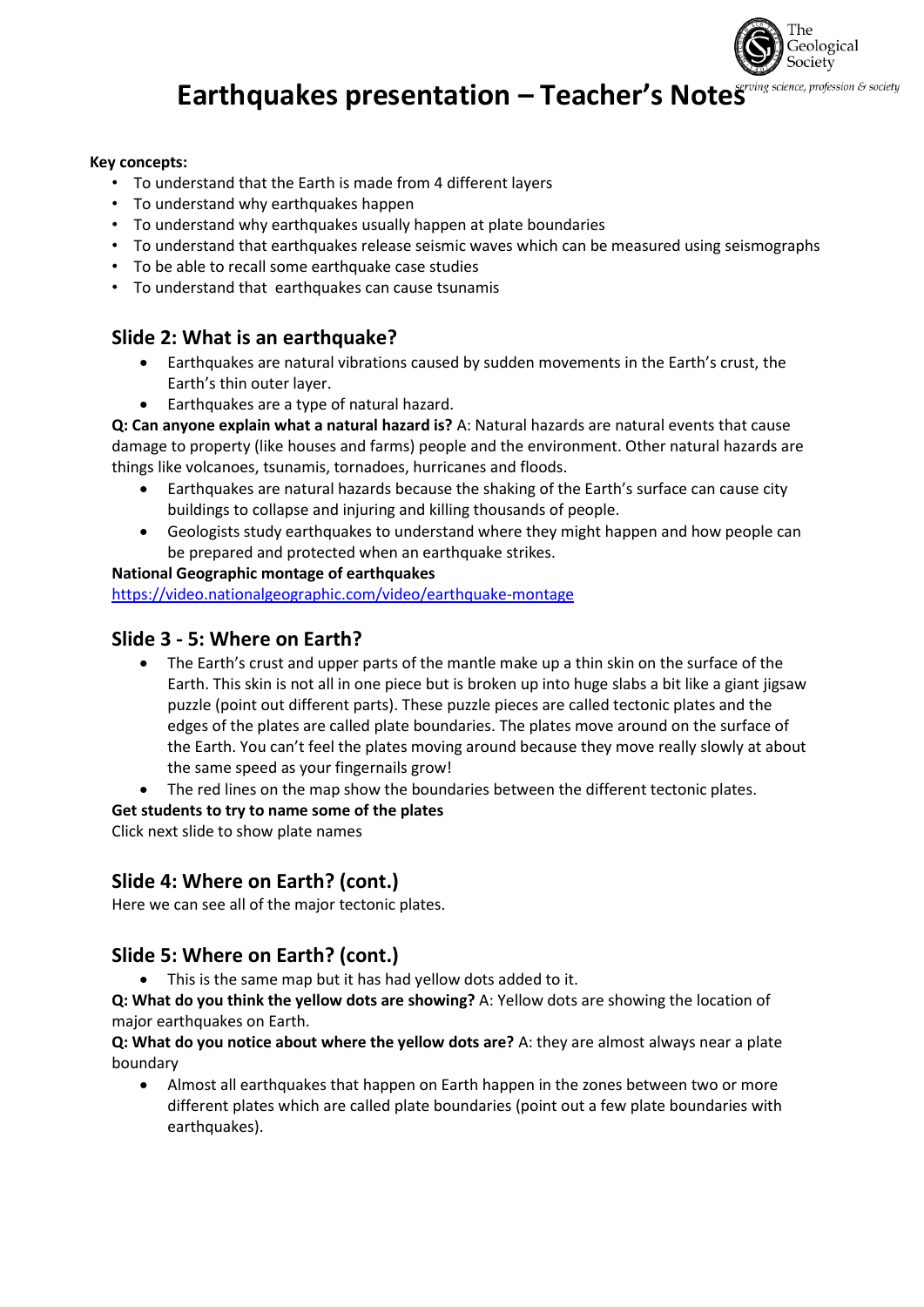

# **Slide 6 – 9: Where do we get earthquakes?**

The edges of tectonic plates are jagged and rough. This means that when they push and grind past each other, at plate boundaries they generate lots of friction **(animation shows plates grinding past each other).**

# **Slide 7**

Sometimes blocks of rock can become locked together. When this happens, the plates get stuck together the energy that would normally cause the blocks to move past each other is stored up **(animation shows stress building up when plates become locked).**

# **Slide 8**

Eventually the stress builds up so much that the plates suddenly jolt into a new position. This movement releases vibrations called seismic waves which travel through the Earth, shaking the surface, including anything on it. This is an earthquake! **Animation shows plates jolting into new position causing an earthquake. Go through slides 6 -8 again if needed to show the earthquake happening.**

# **Slide 9**

The point at which the earthquake occurs below the Earth's surface is called the focus, the point directly above the focus on the Earth's surface is known as the epicentre.

# **Slide 10 - 12: It's all about waves**

- When an earthquake happens it releases vibrations which travel outward from the focus in every direction. When these vibrations reach the surface they cause the ground to shake.
- The vibrations travel as waves of energy known as seismic waves. Geologists measure these seismic waves at different stations around the Earth to work out where an earthquake has occurred.
- There are three main types of seismic wave. The first type are known as **surface waves**. They travel through the Earth's crust away from the focus in all directions. They move from side to side and up and down – surface waves cause most damage to buildings in an earthquake.

#### **Click to show building damage**

# **Slide 11:**

• The second type of seismic wave released from an earthquake is called a **P wave**. P waves travel through the whole Earth including the core. They travel through the Earth by pushing and pulling rocks in the direction they are travelling.

**Demonstrate with a slinky OR watch the first part of this YouTube video**  [\(https://www.youtube.com/watch?v=v2xhHRQkbNg\)](https://www.youtube.com/watch?v=v2xhHRQkbNg)

**Get two students to hold either end of a slinky (metal ones are best). To demonstrate a P- wave one student needs to push the end of the slinky towards the other student.**

# **Slide 12:**

• The third type of seismic wave is called an S wave, these waves from side to side as they go forward. S waves can't travel through liquid so they can't travel through the Earths outer core which is made from liquid metal.

**Demonstrate with a slinky OR watch the second part of this YouTube video** [\(https://www.youtube.com/watch?v=v2xhHRQkbNg\)](https://www.youtube.com/watch?v=v2xhHRQkbNg)

**Get two students to hold either end of a slinky (metal ones are best). To demonstrate an S wave one student move the slinky from side to side horizontally.**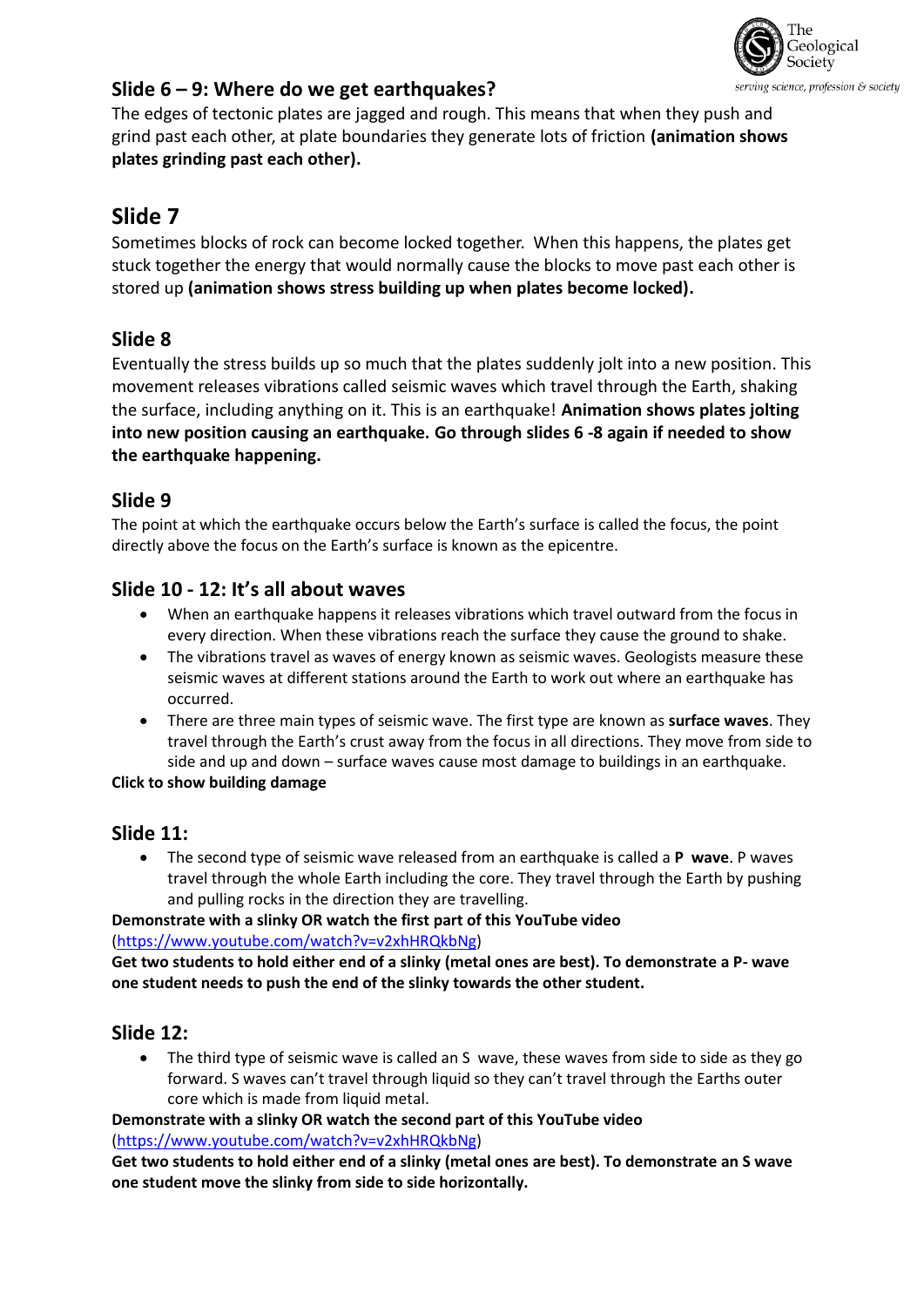

# **Slide 13: How are they measured**

- Geologists measure seismic waves using instruments called seismographs. In the past, seismographs worked by having a pen suspended on a weight that then drew a line onto a rotating drum covered with graph paper. When the ground shook in an earthquake, the drum would go up and down and create a wiggly line on the drum. The more the ground shook the wigglier the line would be!
- Today geologists use seismographs which operate using a similar process but instead of pen and paper they use electromagnets which generate a voltage when there is an earthquake and this voltage is then transmitted to a computer display.
- The strength or size of an earthquake is called it's magnitude. The bigger the earthquake, the more energy released and the bigger the earthquake's magnitude. An earthquake with a large magnitude will make the Earth's surface shake more and usually cause more damage than a smaller magnitude earthquake.
- As well as working out how **big** an earthquake is geologists also need to work out **where** an earthquake has struck. They do this by looking at the P and S seismic waves. S waves travel slower than P waves which means that the further you are away from the earthquake the more spread apart these two waves will be on your seismograph.

# **Slide 14-15: Locating an earthquake**

• As well as working out how big an earthquake is, geologists also need to work out where an earthquake has struck. They do this by looking at the P and S seismic waves. S waves travel slower than P waves which means that the further you are away from the earthquake the more spread apart these two waves will be on your seismograph.

# **Slide 15**

• Imagine an earthquake has happened in the UK – stations around the country are set up to measure seismic waves. From the seismographs, the distance from the earthquake to the recording station is calculated by the time difference between the P and S waves.

#### **Click for Station 1**

• Station 1 in Newcastle detected seismic waves on their seismograph – they used the difference in time between the P and S waves to work out that an earthquake occurred 200km away but they do not know in which direction. The earthquake could have occurred at any point on the blue line so we haven't really narrowed it down very much!

#### **Click for Station 2**

• Station 2 in Belfast detected seismic waves on their seismograph too – the P and S waves they detected were slightly closer together than those detected in Newcastle. They worked out that an earthquake occurred 125km away from them. We now have two cross overs one in west Scotland and one in North Wales so we have 2 possible locations for our earthquake.

#### **Click for Station 3**

• Station 3 in Cardiff also detected seismic waves. The P and S waves they detected were even closer together so the earthquake must have been closest to Cardiff out of the three cities. We now only have one spot which overlaps each of the circles so this is where the earthquake must have happened!

# **Slide 16: Building design**

• Geologists know where earthquakes are likely to happen but it is impossible to predict when an earthquake will occur. It is important for earthquake-prone countries such as Japan to be prepared at all times.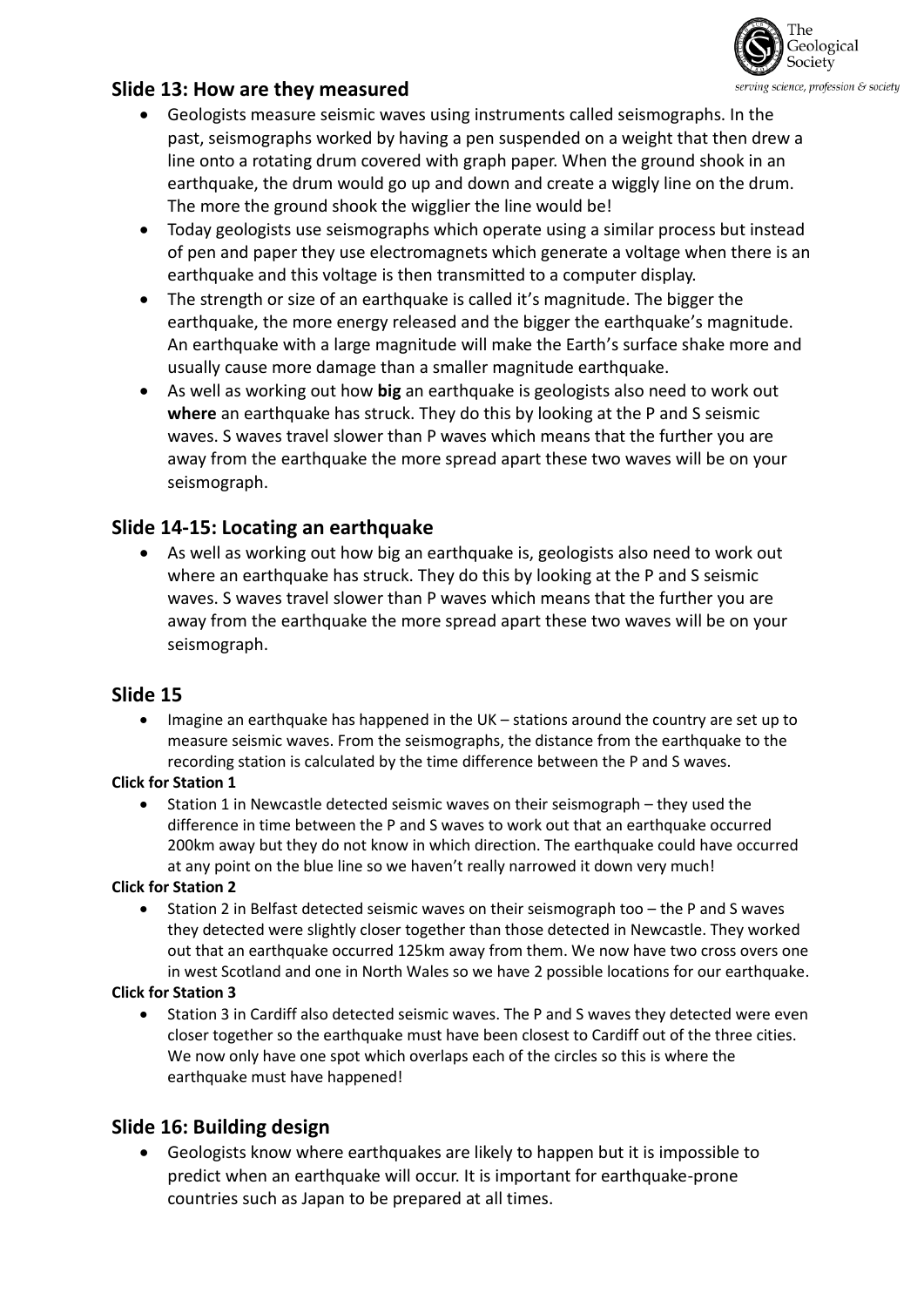

- Engineering buildings to withstand earthquakes is extremely important in builting profession & society cities such as Tokyo in Japan.
- Engineering that allows buildings to 'wobble' instead of remaining still in an earthquake can help stop buildings collapsing and potentially save thousands of lives during a large earthquake. Other useful ways to stop building collapsing is to install computer controlled weights on the roof, build form fire resistant materials, install automatic shutters which prevent the windows for shattering and injuring people during an earthquake, make sure buildings have good road access and open areas for people to evacuate safely.
- Buildings can either be designed and build as earthquake resistant or they can be retrofitted – this means that new technologies can be applied to older buildings to help make them more resistant to earthquakes.
- Educating the public is also very important so that people know what to do if they feel an earthquake. Generally staying indoors under a sturdy table or doorframe is the safest thing to do.

# **Slide 17: Earthquake proof building activity**

- In teams students should build an earthquake resistant structure that is at least 30cm tall and has a minimum of three floors. Each floor must support one weight ( a certain amount of base ten cubes, counting cubes, whatever you have handy!).
- You will need lots of paper straws or lollipop sticks, card and masking tape.
- Give students 10 minutes to create an earthquake resistant structure from their materials.
- Place structure on a tray and test how earthquake resistant each groups structure is by shaking the tray back and forwards to see whether the structure survives.
- Structures with wide bases, solid foundations, symmetrical designs and triangular supports are likely to withstand the 'earthquake' better.

# **Slide 18: Tsunamis**

#### **Q: What is a tsunami?**

A: If the ocean floor moves suddenly in an earthquake it can cause the water above to form a series of huge waves called a tsunami.

- Tsunamis spread out very quickly across the ocean (reaching speeds of up to 800km/hour!). Out in the ocean tsunami waves are usually only about 30cm high, however as they get closer to land, the sea becomes shallower and the tsunami waves are forced to slow down and increase in height, sometimes up to 40m!
- When tsunamis reach land they can destroy buildings, flood whole cities and kill and injure many people. It is therefore extremely important to educate people in regions where tsunamis might occur so they know how to stay safe. The best method for survival is for people to quickly get themselves to higher land. Coastal communities can also reduce the risks of tsunamis by planting more trees along the coastline to break up tsunami waves, constructing buildings on stilts and building tall platforms for people to get out of a tsunami's path at short notice.

**Q: Does anyone know where a tsunami has happened?** May know about boxing day tsunami in the Pacific Ocean or Tohoku earthquake

Bang goes the Theory BBC1 explanation and demonstration of tsunamis: <https://www.youtube.com/watch?v=xyKgamjegtQ>

# **Slide 19 - 20: Tsunami in a box**

Beware this can be messy – you might want to take this into the playground! **For your tsunami in a box you will need:**

- Plastic container clear if possible but not necessary, plastic boxes/plastic trays work well
- Sand/pebbles/soil to make an island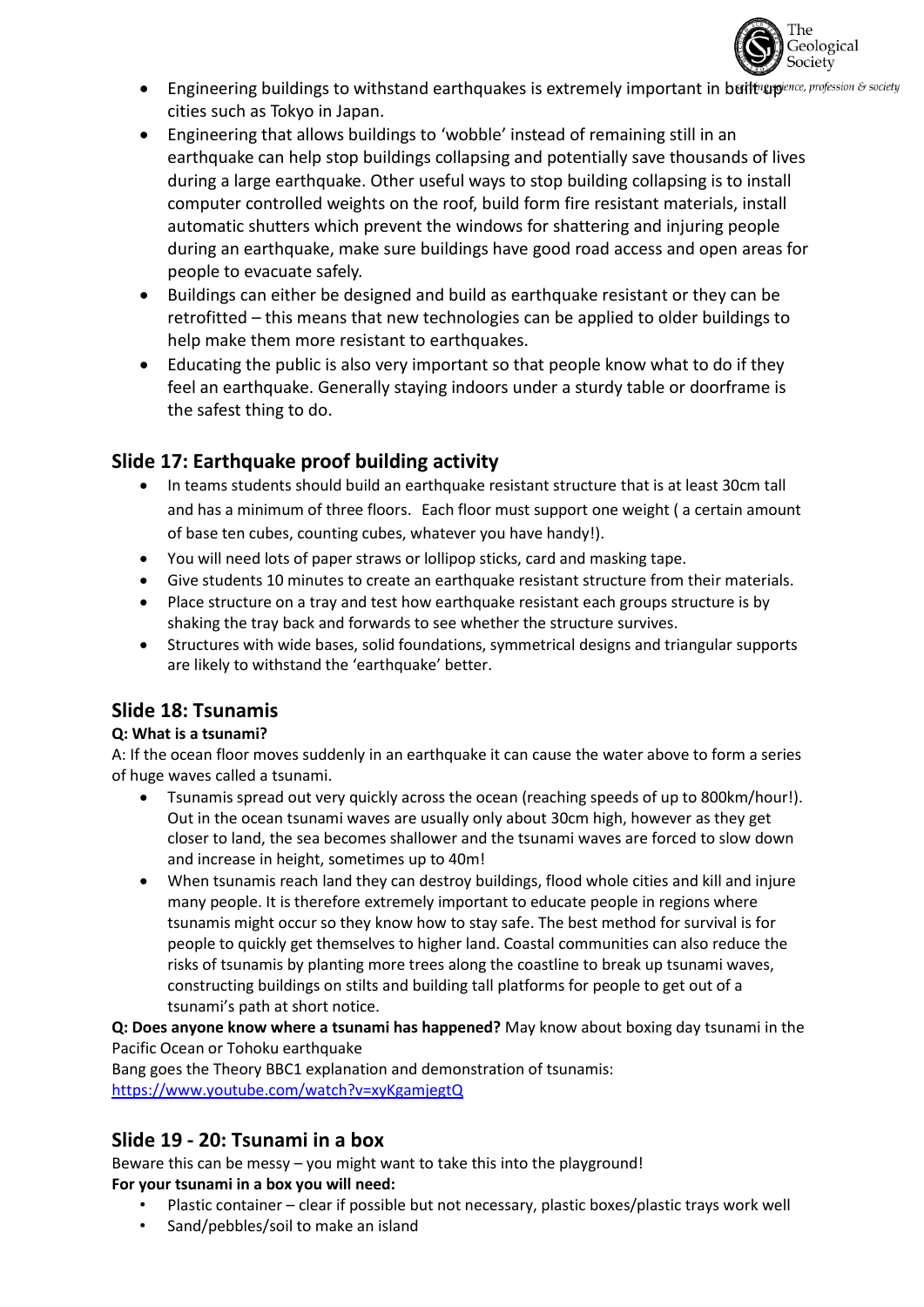

- Cardboard/Lego to make houses
- Water
- Food colouring (not necessary but makes water a bit clearer to see)
- Chopping board/white board to push water

#### **Instructions to make a tsunami in a box**

1. Get your ocean (plastic container)

- 2. Build up your island on one side of the container using sand
- 3. Make some houses to put on your island using cardboard, Lego or anything else you want

4. Get some water in a bucket or watering can – if you have blue food colouring use this to make the water blue in colour

5. Pour the water into your container carefully so it forms a shallow 'ocean'. Make sure not to cover your island!

6. Place the board flat under the water at the opposite end of the container to the island.

7. Pull the board up from the bottom of the box, this will send a small 'tsunami' wave onto the island.

# **Slide 20**

#### **Process of wave generation in the box.**

- Pull the plastic board up from the bottom of the box, this represents your earthquake and the shifting blocks of rock. Watch your tsunami wave rush towards the island.
- If you have time you could measure the speed of the wave using a stopwatch (time from when you lift the board to when the wave hits the island) and measuring the length of the box from the ocean end to the island. Use the equation **speed = distance/time**, so speed of wave = box length/ stopwatch time e.g. 20cm/5s = wave speed of 4cm per second. You could also add on some maths questions – if your island was 100cm away how long would it take for the wave to get there? If the wave was traveling at 5cm per second and took 200 seconds to reach the island what speed was it travelling?
- You could also get students to try and build tsunami defences to try and protect their villages using plants, Lego, cardboard etc. to try and break up the wave or to elevate houses.

#### **Slide 21- 23: Case study: Tohoku, Japan**

The islands of Japan lie at a point where four major tectonic plates meet: the North American, Eurasian, Philippine and the Pacific plate. Over millions of years these tectonic plates have been moving around and the Pacific plate is slowly being pushed underneath Japan. This means that Japan has had a long history of earthquakes, volcanoes and associated tsunamis.

In 2011 and earthquake occurred in Tohoku in Japan which resulted one of the most costly natural disasters of all time.

#### **Slide 22**

- The earthquake occurred in the ocean off the coast of the Tohoku region of Japan (yellow on the map) on the 11 March 2011 at 14:46 local time.
- It was a magnitude of 9 making it one of the largest ever earthquakes recorded. because earthquake occurred beneath the sea it triggered a tsunami that was 39 m high when it hit the coast of northern Honshu, the largest island of Japan.
- The tsunami caused widespread flooding, destroyed buildings and shutdown the Fukushima nuclear power station. The earthquake itself did not damage the power station but the flood waters from the tsunami cut off all on-site and off-site electric power to the power station and resulted in the nuclear reactor cores melting.
- Shutting down a nuclear power plant is very dangerous as it can release harmful radiation into the sea water and environment.